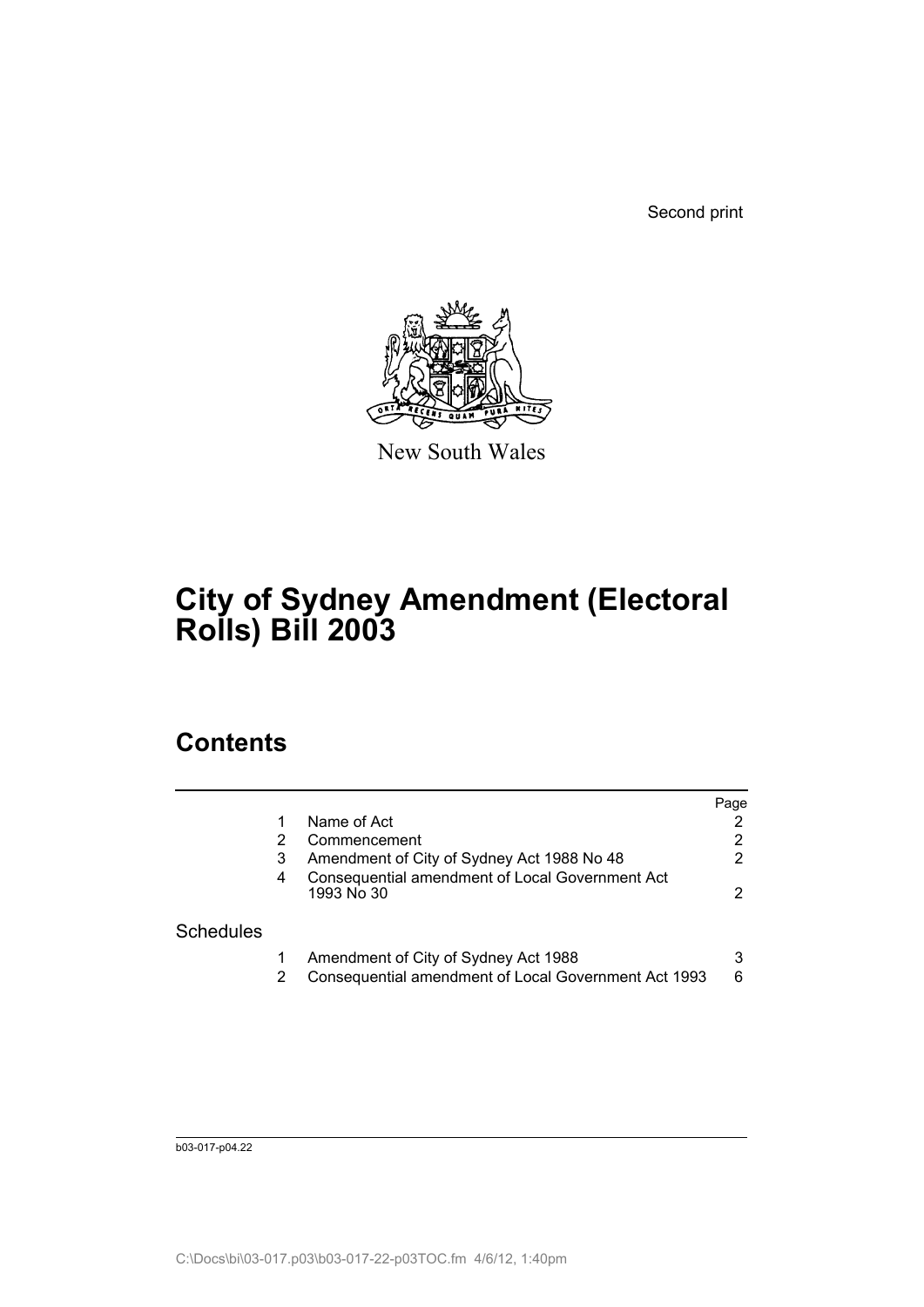Contents

Page

Contents page 2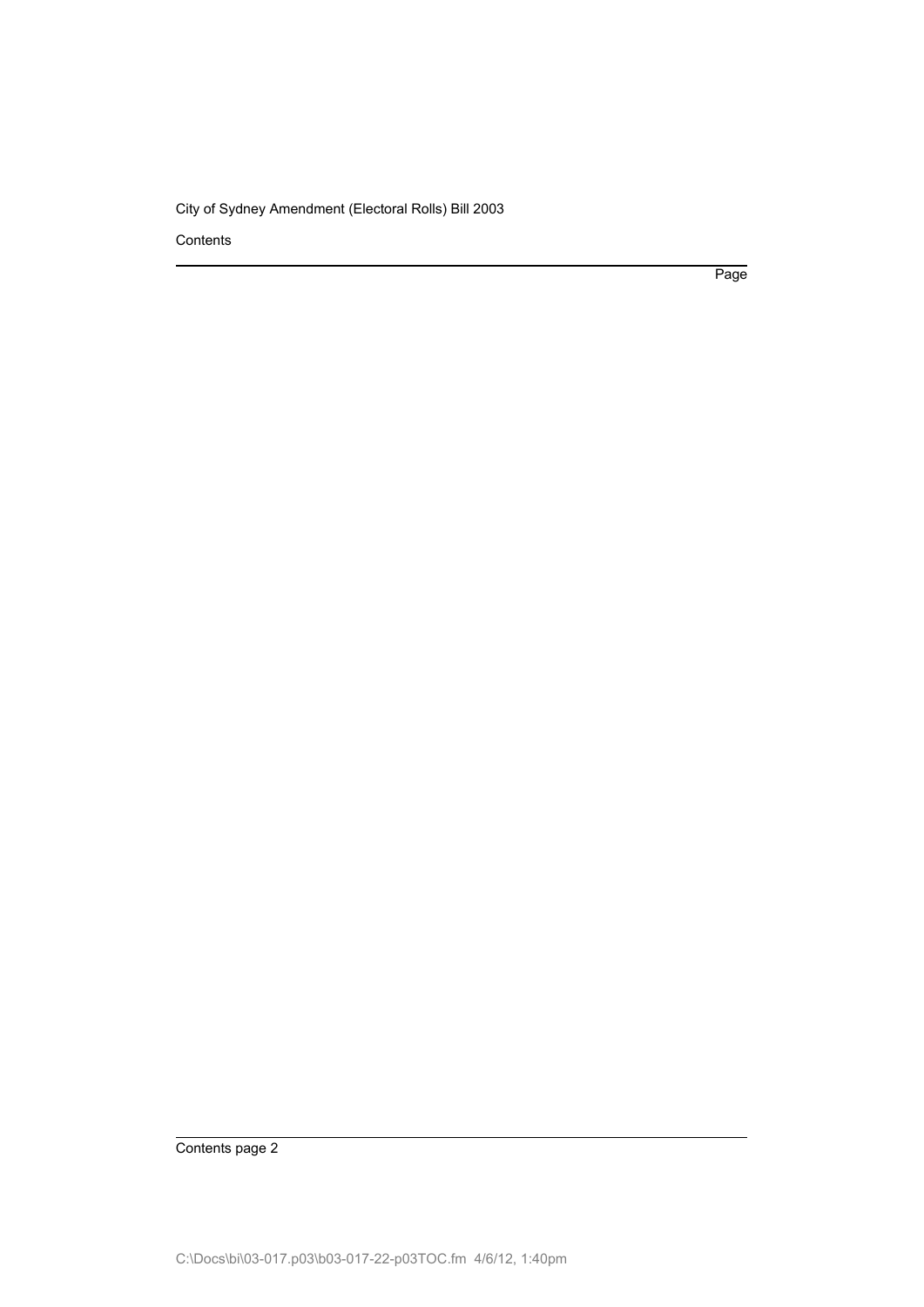*This PUBLIC BILL, originated in the LEGISLATIVE COUNCIL and, having this day passed, is now ready for presentation to the LEGISLATIVE ASSEMBLY for its concurrence.*

*Legislative Council*

*Clerk of the Parliaments.*



New South Wales

## **City of Sydney Amendment (Electoral Rolls) Bill 2003**

Act No , 2003

An Act to amend the *City of Sydney Act 1988* and the *Local Government Act 1993* to make further provision for electoral rolls in connection with elections for the Council of the City of Sydney; and for other purposes.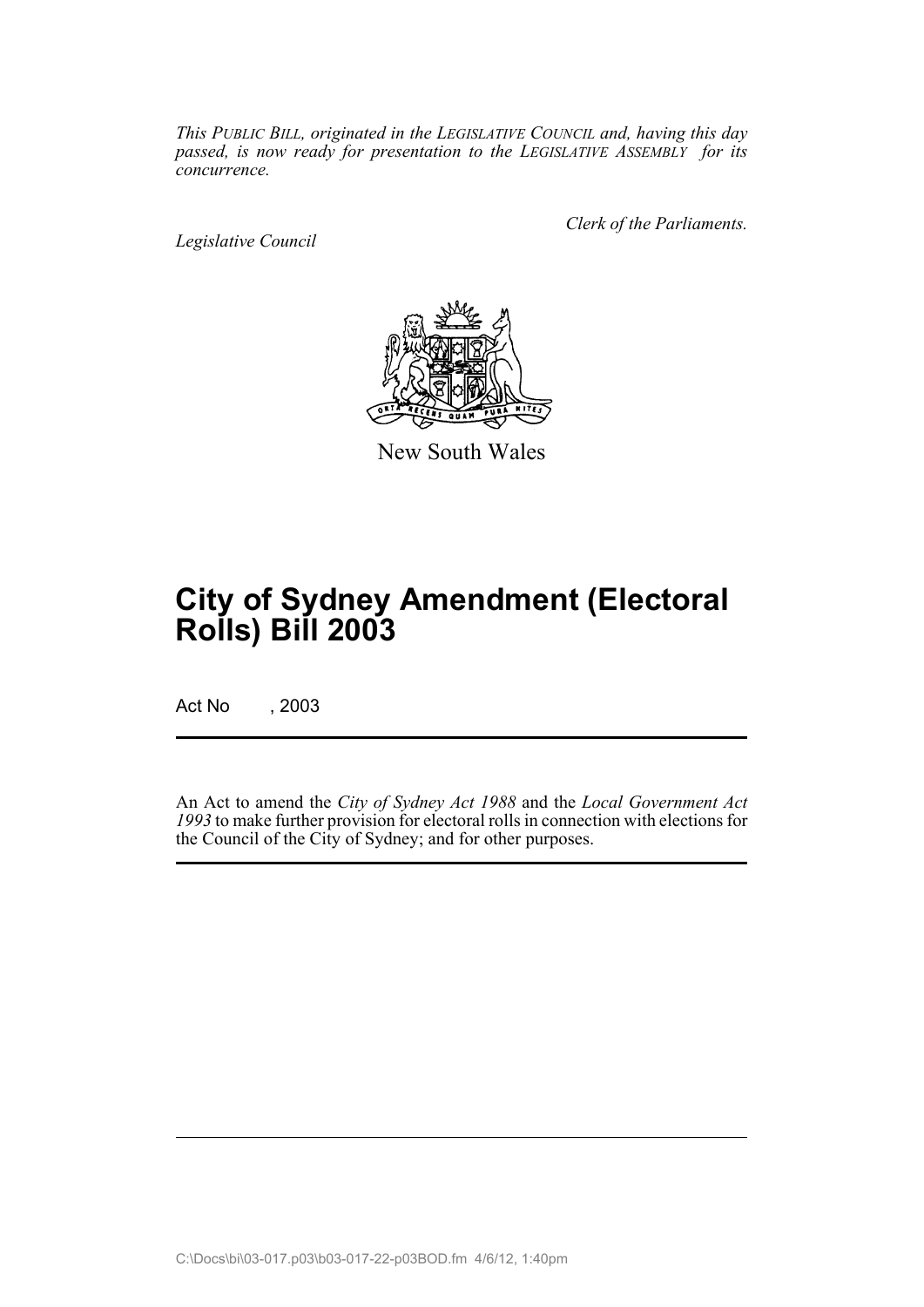<span id="page-3-3"></span><span id="page-3-2"></span><span id="page-3-1"></span><span id="page-3-0"></span>

|              | The Legislature of New South Wales enacts:                                   | 1                   |
|--------------|------------------------------------------------------------------------------|---------------------|
| 1            | <b>Name of Act</b>                                                           | $\overline{2}$      |
|              | This Act is the City of Sydney Amendment (Electoral Rolls) Act<br>2003.      | 3<br>$\overline{4}$ |
| $\mathbf{2}$ | <b>Commencement</b>                                                          | 5                   |
|              | This Act commences on a day or days to be appointed by<br>proclamation.      | 6<br>$\overline{7}$ |
| 3            | Amendment of City of Sydney Act 1988 No 48                                   | 8                   |
|              | The City of Sydney Act 1988 is amended as set out in Schedule 1.             | 9                   |
| 4            | <b>Consequential amendment of Local Government Act 1993 No 30</b>            | 10                  |
|              | The <i>Local Government Act 1993</i> is amended as set out in<br>Schedule 2. | 11<br>12            |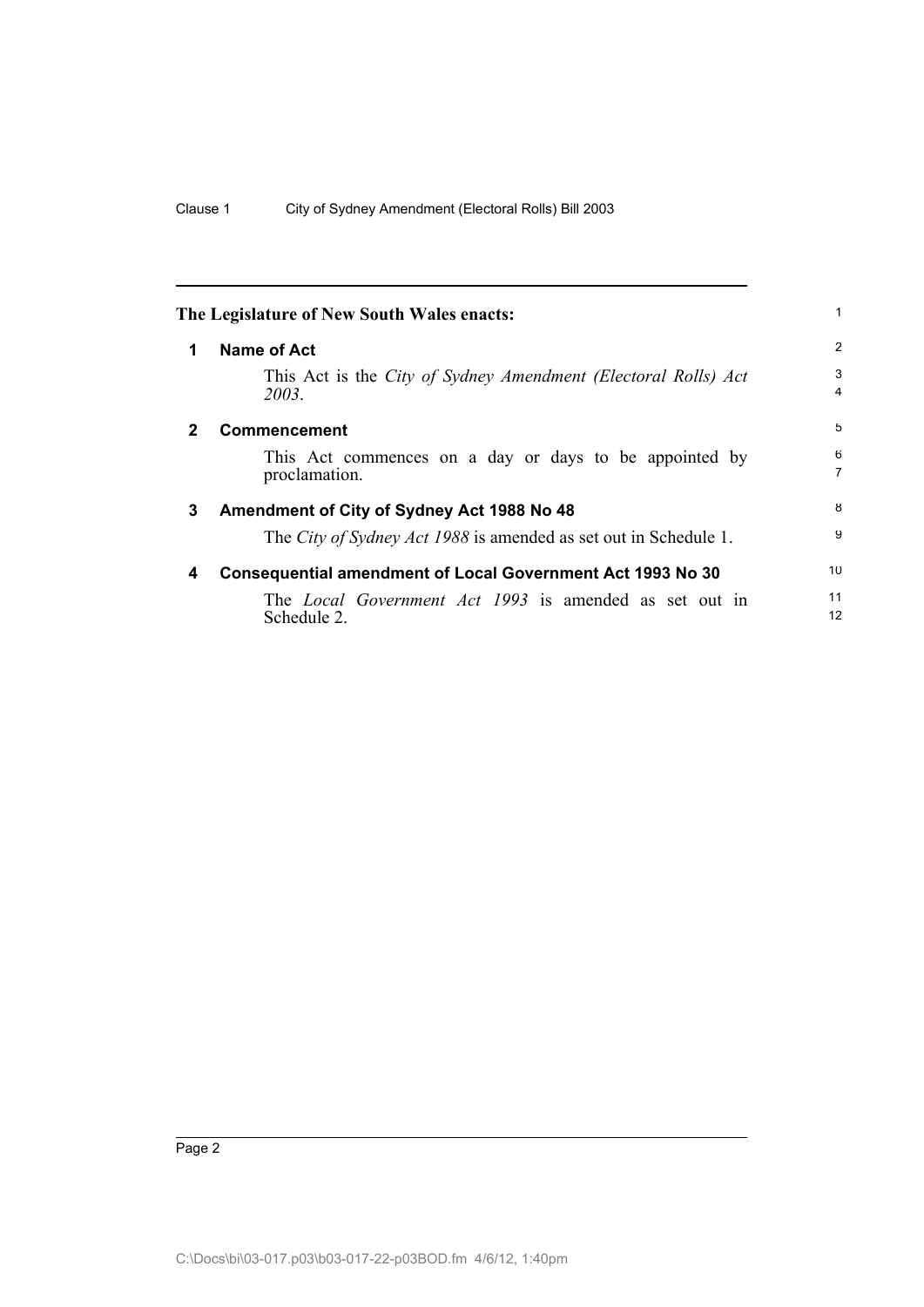Amendment of City of Sydney Act 1988 Schedule 1

<span id="page-4-0"></span>

|     |                                                                         |     | Schedule 1 Amendment of City of Sydney Act 1988<br>(Section 3)                                                                                                                                                                                                                                                                                                                                                                                                                                                                                                            | $\mathbf{1}$<br>$\overline{2}$                     |
|-----|-------------------------------------------------------------------------|-----|---------------------------------------------------------------------------------------------------------------------------------------------------------------------------------------------------------------------------------------------------------------------------------------------------------------------------------------------------------------------------------------------------------------------------------------------------------------------------------------------------------------------------------------------------------------------------|----------------------------------------------------|
| [1] |                                                                         |     | <b>Section 14 Definitions</b>                                                                                                                                                                                                                                                                                                                                                                                                                                                                                                                                             | 3                                                  |
|     | Insert "in the City of Sydney" after "all land" in section $14(1)(e)$ . |     |                                                                                                                                                                                                                                                                                                                                                                                                                                                                                                                                                                           |                                                    |
| [2] | Sections 18A-18C                                                        |     |                                                                                                                                                                                                                                                                                                                                                                                                                                                                                                                                                                           | 5                                                  |
|     |                                                                         |     | Omit section 18A. Insert instead:                                                                                                                                                                                                                                                                                                                                                                                                                                                                                                                                         | 6                                                  |
|     | <b>18A</b>                                                              |     | Electoral Commissioner to prepare roll of non-resident owners<br>and roll of occupiers and ratepaying lessees                                                                                                                                                                                                                                                                                                                                                                                                                                                             | 7<br>8                                             |
|     |                                                                         | (1) | Not later than the closing date for an election, the Electoral<br>Commissioner is to prepare and confirm the following rolls<br>for the election:                                                                                                                                                                                                                                                                                                                                                                                                                         | $\boldsymbol{9}$<br>10<br>11                       |
|     |                                                                         |     | (a)<br><i>the roll of non-resident owners of rateable land, being</i><br>a roll of persons who are entitled to be enrolled as<br>electors as owners of rateable land in the City of Sydney<br>and have applied for the inclusion of their names on the<br>roll for the election,                                                                                                                                                                                                                                                                                          | 12<br>13<br>14<br>15<br>16                         |
|     |                                                                         |     | <i>the roll of occupiers and ratepaying lessees, being a</i><br>(b)<br>roll of persons who are entitled to be enrolled as<br>electors as ratepaying lessees or occupiers of rateable<br>land in the City of Sydney and have applied for the<br>inclusion of their names on the roll for the election.                                                                                                                                                                                                                                                                     | 17<br>18<br>19<br>20<br>21                         |
|     |                                                                         | (2) | A roll prepared under this section lapses after the election for<br>which it is prepared.                                                                                                                                                                                                                                                                                                                                                                                                                                                                                 | 22<br>23                                           |
|     |                                                                         | (3) | Sections 299 and 300 of the Principal Act do not apply to any<br>election for the City of Sydney.                                                                                                                                                                                                                                                                                                                                                                                                                                                                         | 24<br>25                                           |
|     |                                                                         | (4) | References in section 301 of the Principal Act to the non-<br>residential roll prepared and confirmed under section 299 for<br>the area and the roll of occupiers and ratepaying lessees<br>prepared and confirmed under section 300 for the area are in<br>the operation of that section in respect of the City of Sydney<br>to be read as references to, respectively, the roll of non-<br>resident owners of rateable land prepared and confirmed<br>under this section and the roll of occupiers and ratepaying<br>lessees prepared and confirmed under this section. | 26<br>27<br>28<br>29<br>30<br>31<br>32<br>33<br>34 |

Page 3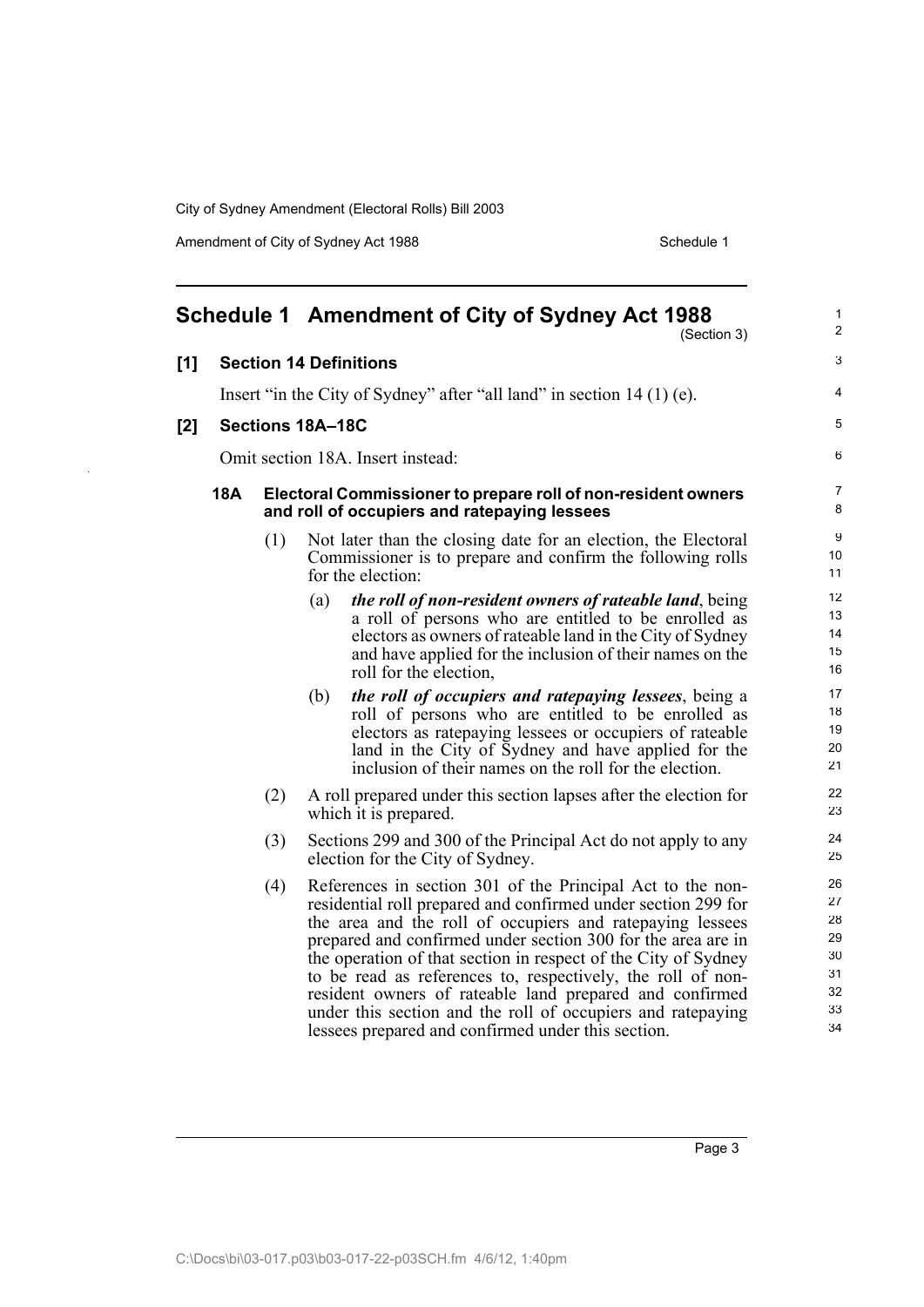Schedule 1 Amendment of City of Sydney Act 1988

(5) References in Division 2 of Part 6 of Chapter 10 of the Principal Act to the general manager are in the operation of that Division in respect of the City of Sydney to be read as references to the Electoral Commissioner.

#### **18B Enrolment letter**

- (1) The Electoral Commissioner must, at least 90 days before the closing date for an election (the *proposed election*) for the City of Sydney, send an enrolment letter addressed:
	- (a) to each person whose name appeared on a nonresidential roll prepared and confirmed for the previous election, at the address of the person appearing on the roll, and
	- (b) to each corporation or firm that nominated a person as an elector for the previous election, at the address of the corporation or firm appearing on the form of nomination.
- (2) *An enrolment letter* is a letter stating the following:
	- (a) that an election for the City of Sydney is to be held,
	- (b) the date the election is to be held,
	- (c) that the person the enrolment letter is addressed to may be entitled to be enrolled as an elector on the roll of nonresident owners of rateable land or the roll of occupiers and ratepaying lessees, or to nominate a person to be so enrolled, for the election,
	- (d) that a person will not be enrolled on such a roll unless inclusion on the roll is applied for before the date prescribed for the closing of the roll of electors for the election,
	- (e) the date prescribed for the closing of the roll of electors for the election.
- (3) The lapsing of a non-residential roll after the election for which it was prepared does not prevent or otherwise affect use of the roll for the purposes of this section.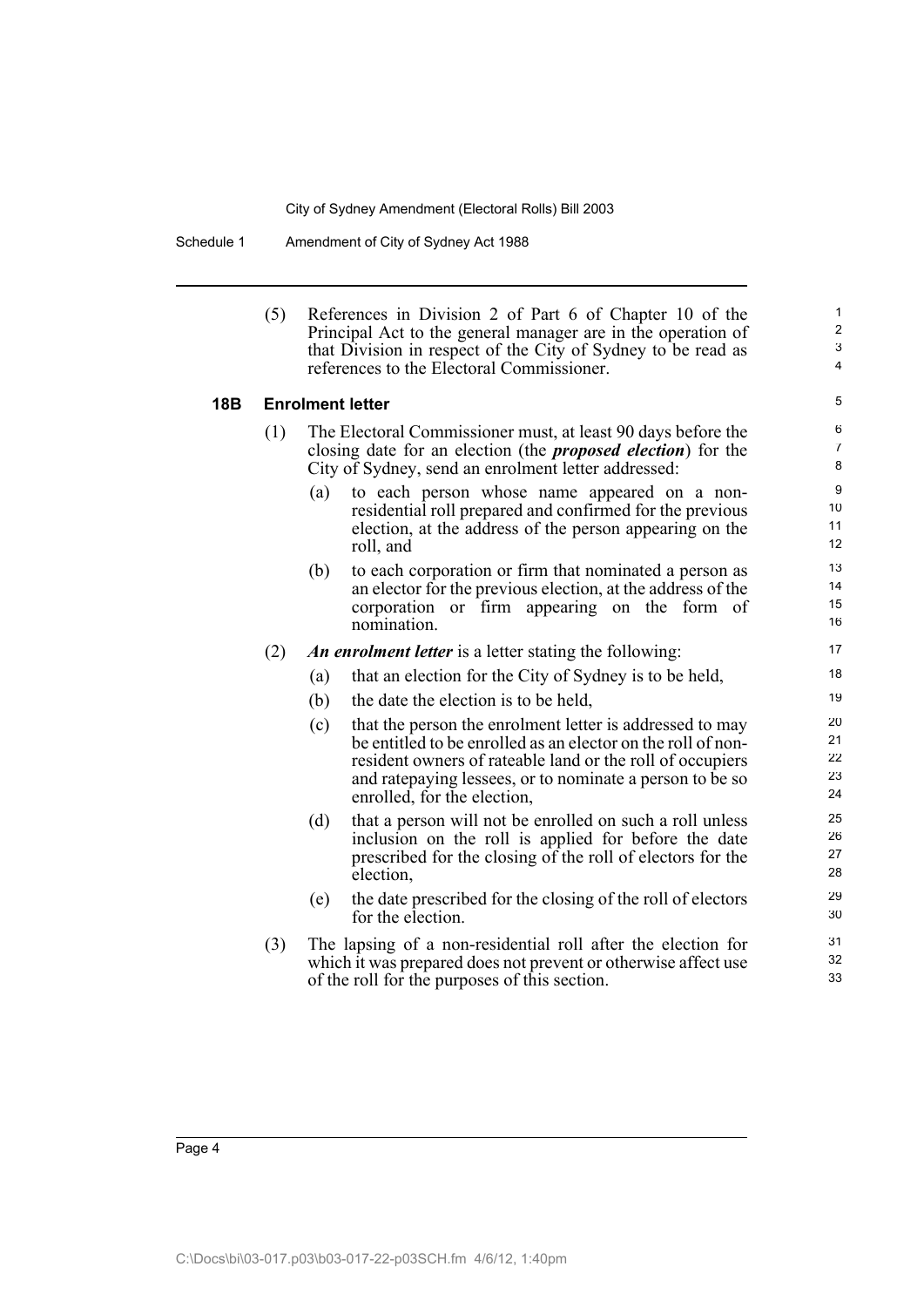| Amendment of City of Sydney Act 1988 |  |  |
|--------------------------------------|--|--|
|--------------------------------------|--|--|

 $\ddot{\phantom{a}}$ 

Schedule 1

|     |                                                       | (4)           | In this section and clause 31 of Schedule 3:                                                                                                                                                                                                                                                                                                                                                                                   | $\mathbf{1}$                           |
|-----|-------------------------------------------------------|---------------|--------------------------------------------------------------------------------------------------------------------------------------------------------------------------------------------------------------------------------------------------------------------------------------------------------------------------------------------------------------------------------------------------------------------------------|----------------------------------------|
|     |                                                       |               | <i>closing date</i> for an election has the same meaning as it has in<br>the Principal Act.                                                                                                                                                                                                                                                                                                                                    | $\overline{2}$<br>3                    |
|     |                                                       |               | non-residential roll means the roll of non-resident owners of<br>rateable land or the roll of occupiers and ratepaying lessees.                                                                                                                                                                                                                                                                                                | 4<br>5                                 |
|     |                                                       |               | <i>previous election</i> in relation to a proposed election means the<br>last election for the City of Sydney held before the proposed<br>election, whether the last election was an ordinary election, a<br>by-election or other kind of election.                                                                                                                                                                            | $\,6$<br>$\overline{7}$<br>8<br>9      |
|     | <b>18C</b>                                            |               | Costs in relation to electoral rolls                                                                                                                                                                                                                                                                                                                                                                                           | 10                                     |
|     |                                                       |               | The costs of the Electoral Commissioner with respect to the<br>preparation of rolls under section 18A, including the costs<br>with respect to the sending of enrolment letters under section<br>18B, are to be met by the City Council and are recoverable<br>from the Council as a debt. Any dispute as to the amount of<br>those costs is to be determined by the Director-General of the<br>Department of Local Government. | 11<br>12<br>13<br>14<br>15<br>16<br>17 |
| [3] | Schedule 3 Savings, transitional and other provisions |               |                                                                                                                                                                                                                                                                                                                                                                                                                                | 18                                     |
|     |                                                       |               | Insert after clause 30:                                                                                                                                                                                                                                                                                                                                                                                                        | 19                                     |
|     | Part 9                                                |               | Provision consequent on enactment of<br><b>City of Sydney Amendment (Electoral</b>                                                                                                                                                                                                                                                                                                                                             | 20<br>21                               |
|     |                                                       |               | <b>Rolls) Act 2003</b>                                                                                                                                                                                                                                                                                                                                                                                                         | 22                                     |
|     | 31                                                    |               | Electoral rolls prepared before commencement of City of<br><b>Sydney Amendment (Electoral Rolls) Act 2003</b>                                                                                                                                                                                                                                                                                                                  | 23<br>24                               |
|     |                                                       |               | A reference in section 18B to a non-residential roll prepared<br>and confirmed for a previous election extends to a roll<br>prepared and confirmed for an election for the City of Sydney<br>under section 299 or 300 of the Principal Act before the<br>commencement of section 18B.                                                                                                                                          | 25<br>26<br>27<br>28<br>29             |
| [4] |                                                       | The whole Act |                                                                                                                                                                                                                                                                                                                                                                                                                                | 30                                     |
|     |                                                       |               | Omit "ratable" wherever occurring. Insert instead "rateable".                                                                                                                                                                                                                                                                                                                                                                  | 31                                     |

Page 5